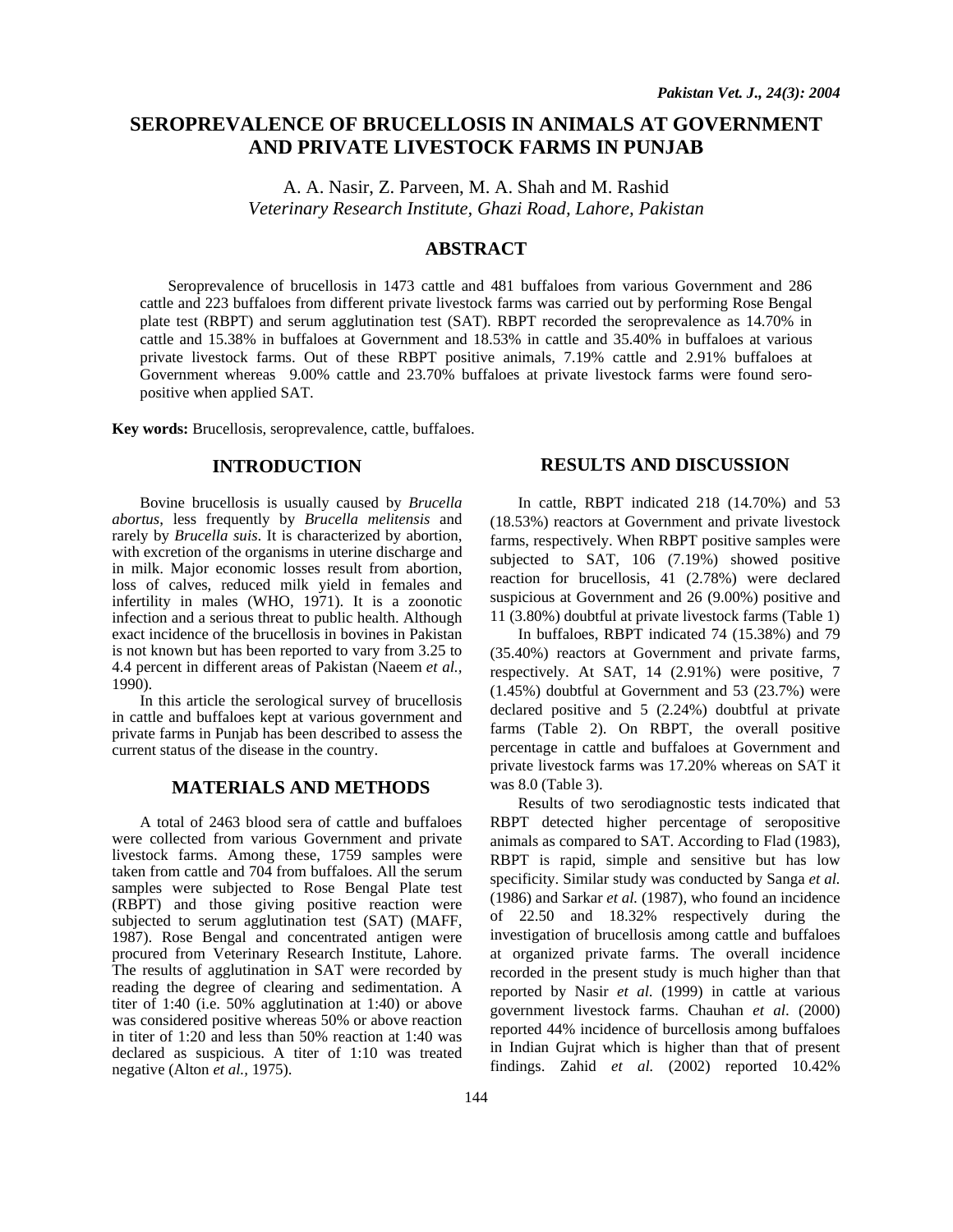| <b>Source</b>                                                          | <b>Place</b>                                    | No of<br>samples | <b>Diagnostic tests</b> |     |                     |     |
|------------------------------------------------------------------------|-------------------------------------------------|------------------|-------------------------|-----|---------------------|-----|
|                                                                        |                                                 |                  | <b>RBPT</b><br>+Ve      | +Ve | <b>SAT</b><br>$+Ve$ | -Ve |
| Government livestock<br>farms                                          | L.E.S. Bhunikey (Pattoki)                       | 243              | 103                     | 46  | $\overline{7}$      | 50  |
|                                                                        | L.E.S. Dera Rakh Chahal (Lahore)                | 92               | 2                       | 2   |                     |     |
|                                                                        | L.E.S. Jahangirabad (Khanewal)                  | 372              | 70                      | 49  | 21                  |     |
|                                                                        | L.E.S. Kalur Kot (Bhakkar)                      | 164              | 2                       |     | 2                   |     |
|                                                                        | L.E.S. Kherimurat, Attock                       | 89               | 5                       |     | $\overline{2}$      | 2   |
|                                                                        | L.E.S. Khizarabad (Sargodha)                    | 391              | 14                      |     | 9                   | 4   |
|                                                                        | L.E.S. Rakh Ghulaman (Bhakkar)                  | 122              | 22                      |     |                     | 15  |
|                                                                        | Total                                           | 1473             | 218                     | 106 | 41                  | 71  |
| Private livestock farms                                                | Hiraj Dairy Farm (Khanewal)                     | 35               | 2                       |     | 2                   | --  |
|                                                                        | Adil Diary Farm, (Sheikhupura)                  | 55               | 18                      | 9   | $\overline{7}$      | 2   |
|                                                                        | Cheema Dairy Farm, (Gujranwala)                 | 50               | 13                      | 8   | $-$                 | 5   |
|                                                                        | Arshad Dairy Farm, Durian (Attock)              | 68               | 2                       |     | --                  |     |
|                                                                        | Miscellaneous.                                  | 78               | 18                      | 8   | 2                   | 8   |
|                                                                        | Total                                           | 286              | 53                      | 26  | 11                  | 16  |
| LES = Livestock Experiment Station.<br>SAT = Serum Agglutination test. | RBPT = Rose Bengal Plate Test.<br>$±$ doubtful. |                  |                         |     |                     |     |

# **Table 1: Brucella antibodies in cattle at government and private farms in Punjab**

## **Table 2: Serological survey of brucellosis in buffaloes at Government and Private farms in Punjab**

| <b>Source</b>           | <b>Place</b>                     | No of<br>samples | <b>Diagnostic tests</b> |       |                          |     |
|-------------------------|----------------------------------|------------------|-------------------------|-------|--------------------------|-----|
|                         |                                  |                  | <b>RBPT</b><br>+Ve      | $+Ve$ | <b>SAT</b><br>+Ve        | -Ve |
|                         |                                  |                  |                         |       |                          |     |
| Government livestock    | L.E.S. Dera Rakh Chahal (Lahore) | 68               | 17                      |       | $-$                      | 16  |
| farms                   | L.E.S. Khushab                   | 126              | 2                       | --    | --                       | --  |
|                         | L.E.S. Rakh Ghulaman (Bhakkar)   | 287              | 55                      | 13    | 5                        | 37  |
|                         | Total                            | 481              | 74                      | 14    | 7                        | 53  |
| Private livestock farms | Hiraj Dairy Farm (Khanewal).     | 14               | --                      |       |                          |     |
|                         | Cheema Dairy Farm (Gujranwala)   | 64               | 31                      | 20    | $\overline{\phantom{a}}$ | 11  |
|                         | Miscellaneous.                   | 145              | 48                      | 33    | 5                        | 10  |
|                         | Total                            | 223              | 79                      | 53    | 5                        | 21  |

| Table 3: An overall seroprevalence of brucellosis in cattle and buffaloes |  |  |
|---------------------------------------------------------------------------|--|--|
|---------------------------------------------------------------------------|--|--|

| <b>Source</b>              | <b>Species</b>  | No. of samples | <b>RBPT</b>  | <b>SAT</b>  |
|----------------------------|-----------------|----------------|--------------|-------------|
| Government livestock farms | Cattle          | 1473           | 218 (14.70%) | 106 (7.19%) |
|                            | <b>Buffaloe</b> | 481            | 74 (15.38%)  | 14 (2.91%)  |
| Private livestock farms    | Cattle          | 286            | 53 (18.53%)  | 26 (9.00%)  |
|                            | <b>Buffaloe</b> | 223            | 79 (35.40%)  | 53 (23.70%) |
|                            | Total           | 2463           | 424 (17.20%) | 199 (8.00%) |